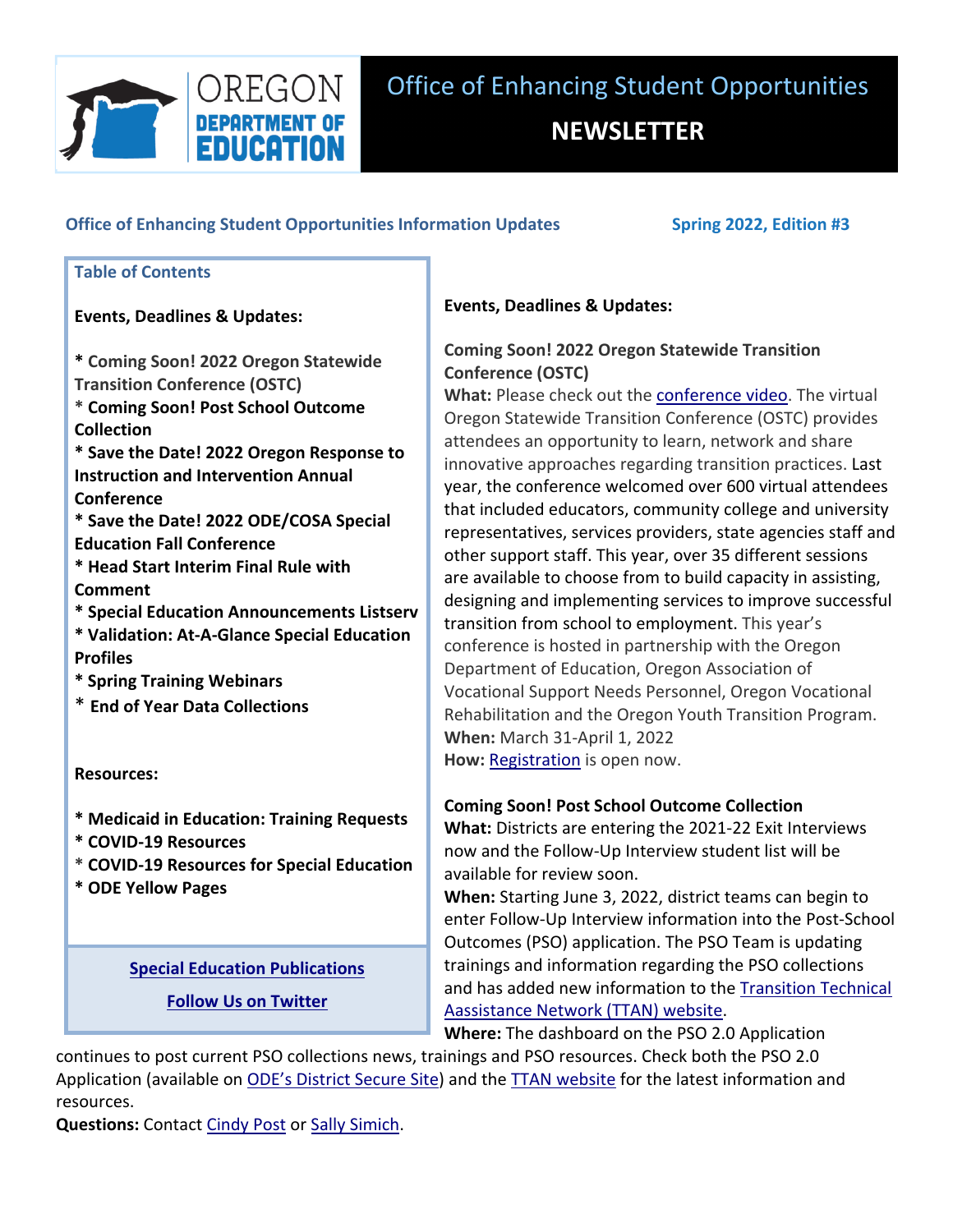### **Save the Date! 2022 Oregon Response to Instruction and Intervention Annual Conference**

  **What:** Registration is now open for ORTIi's Annual Conference in Spring 2022. This fully virtual event will focus on supporting effective reading instructional practices and include keynote addresses by Dr. Maryanne Wolf and <u>Dr. Anita [Archer](https://explicitinstruction.org/video-elementary/elementary-video-3/)</u>.

**When:** April 28‐29, 2022

#### **Save the Date!**

### **2022 ODE/COSA Special Education Fall Conference**

 **What:** Professional development for special education administrators, teachers and school staff interested in special education topics as they relate to school success.

 **When:** Preconference Institutes: Wednesday, 10/5/2022 General Sessions: Thursday, 10/6/2022 ‐ Friday, 10/7/2022 **Where:** Graduate Hotel, Eugene, Oregon **Questions:** Stella [Brown](mailto:stella.brown@state.or.us) or 503‐508‐9192

#### **Head Start Interim Final Rule with Comment**

 **What:** The national Office of Head Start released an Interim Final Rule with Comment (IFC) on November 30, 2021. This rule adds new provisions to the Head Start Program Performance Standards to mitigate the spread of the coronavirus disease (COVID‐19). The new IFC requires universal masking for all individuals two years of age and older, with some marked exceptions.

 **How:** To support implementation of this requirement, the Oregon Department of Education is providing guidance to programs to make informed decisions about accommodation of face covering requirements for children who experience disabilities and have an Individualized Family Service Plan (IFSP).  **Where:** Considering Reasonable Accommodation of Face Covering Requirements for Head Start and Oregon

 Prekindergarten 2021‐22 School Year

#### **Special Education Announcements Listserv**

 **What:** OESO is proud to announce the new Special Education Announcements listserv. The listserv will highlight information about OESO public announcements, upcoming events, webinars and much more.  **How:** Visit Oregon Department of Education Subscriptions, complete the sign up form and add Special Education Announcements to your list of subscriber preferences.

### **Validation: At‐A‐Glance Special Education Profiles**

 **What:** ODE will release the At‐A‐Glance Special Education Profiles soon. The Department is making updates to reflect recently finalized State Performance Plan (SPP) targets and other data related impacts. To provide ODE staff with time to test these changes, ODE has revised the open and close dates for district review.

 **When:** New Open Date: March 31, 2022 Close Date: April 29, 2022 Public release: May 12, 2022 **Questions:** [Diana](mailto:diana.cruz@ode.oregon.gov) Cruz or 503‐881‐8183

#### **Spring Training Webinars**

 **What:** The Special Education Child Count Spring Training webinar for June Special Education Exit, Special Education Child Find and Post School Outcomes will be held at 2 p.m. May 16, 2022. The Discipline Incidents, Restraint and Seclusion Incidents and Seclusion Rooms webinar will be held at 2 p.m. May 17, 2022.

 **Registration SECC webinar:** Register in advance via Zoom [registration.](https://www.zoomgov.com/meeting/register/vJItf-CopjsuEy-0Ue5LD7gfkGw6i7k_bJA)

 **Registration Discipline webinar:** Register in advance via Zoom [registration.](https://www.zoomgov.com/meeting/register/vJItdeuqrjIrGOEpPdp4fhjB_K9yGu5kBbw) **Questions:**